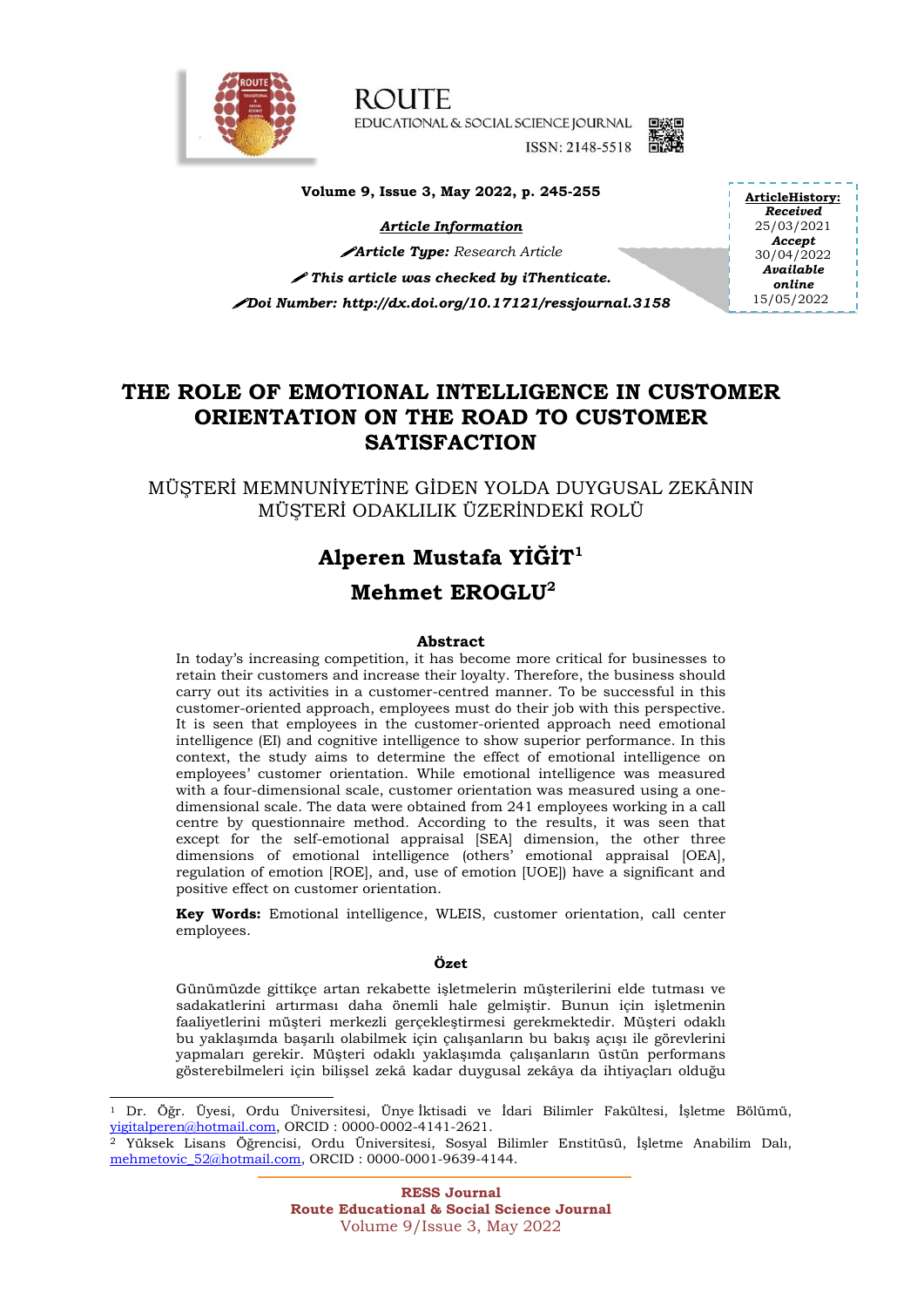görülmektedir. Bu bağlamda çalışma, duygusal zekanın çalışanlar üzerinde müşteri odaklılık üzerindeki etkisini belirlemeyi amaçlamaktadır. Duygusal zekâ dört boyutlu bir ölçekle ölçülürken; müşteri odaklılık tek boyutlu bir ölçek kullanılarak ölçülmüştür. Veriler, bir çağrı merkezinde çalışan 241 çalışandan anket yöntemi ile elde edilmiştir. Elde edilen sonuçlara göre, duygusal zekanın kendi duygularını değerlendirme [KDD] boyutu dışında diğer üç boyutunun (başkalarının duygularını değerlendirme [BDD], duyguların düzenlenmesi [DD] ve duyguların kullanımı [DK]) müşteri yönlülük üzerinde anlamlı ve pozitif bir etkisi olduğu görülmüştür.

**Anahtar Kelimeler:** Duygusal zekâ, WLEIS, müşteri odaklılık, çağrı merkezi çalışanları.

## **INTRODUCTION**

Increasing competition with the globalizing market, shortening of product life cycles, more sophisticated customers are some tendencies that require advanced technologies in a competitive environment. The ability to communicate more frequently and efficiently with current and potential customers, suppliers, and partners is essential in today's business conditions (Prabhaker, Sheehan, & Coppett, 1997, p. 222). Today, customerfocused companies; have gone beyond the concept of marketing, which prioritizes the consumer's needs, and have become organizations that aim to build a unique bridge with each customer instead of a general relationship with the consumers (Naktiyok & Timuroğlu, 2008, p. 174).

Today, competition transforms customer relations into a project on its own. Businesses that do not pay attention to the wishes and needs of their customers and stay away from their customers under intense competition conditions fail. Businesses have to make significant changes in traditional customer relations to maintain their market share, resist competition or gain a competitive advantage. For this reason, businesses should implement customer relations management, which constantly monitors the customer, increases his satisfaction, and makes him a loyal customer, connects him to the company, and turns him into a business partner (Baydaş, 2015, p. 404).

Employees (call centre operators) in call centres that emerged in this context are the main link between the business and the customer. Organizations that care about customer satisfaction and continuity need the services of call centres. For call centres, ensuring customer satisfaction is essential for efficiency and sustainability (Çil & Baysal, 2020, p. 175). Considering that call centres are essential for customer relationship management (Feinberg, et al., 2000, p. 132), it is crucial to have customer-oriented employees providing customer satisfaction.

Customer orientation is characterized by the behaviour that assists the customer make the purchasing decision and the help that best meets long-term needs (Poujol & Tanner, 2010, p. 33). Customer-oriented employees can better anticipate the current and future needs of the customers. Many personal characteristics of the employee affect being customer-oriented. The emotional intelligence (EI) of employees is thought to be one of these characteristics. Because the emotions which employees use in their interactions with customers shape their perceptions about the quality of service and performance outcomes of employees (Kearney, et al., 2017, p. 185).

Some researchers define the concept of EI differently. A common definition of EI is the ability to be aware of one's own emotions, recognize the feelings of the people around them, and manage and use them in their favour by arranging them effectively. This skill allows people to use all the emotions they experience to increase their happiness in life, develop themselves, and establish positive relationships with other people and their environment (Eren, 2010, p. 348).

This study was designed to test the assumption that EI affects employees' customer orientation. In the study, firstly, the EI concept was mentioned, then the customer orientation concept was evaluated together with customer satisfaction. A literature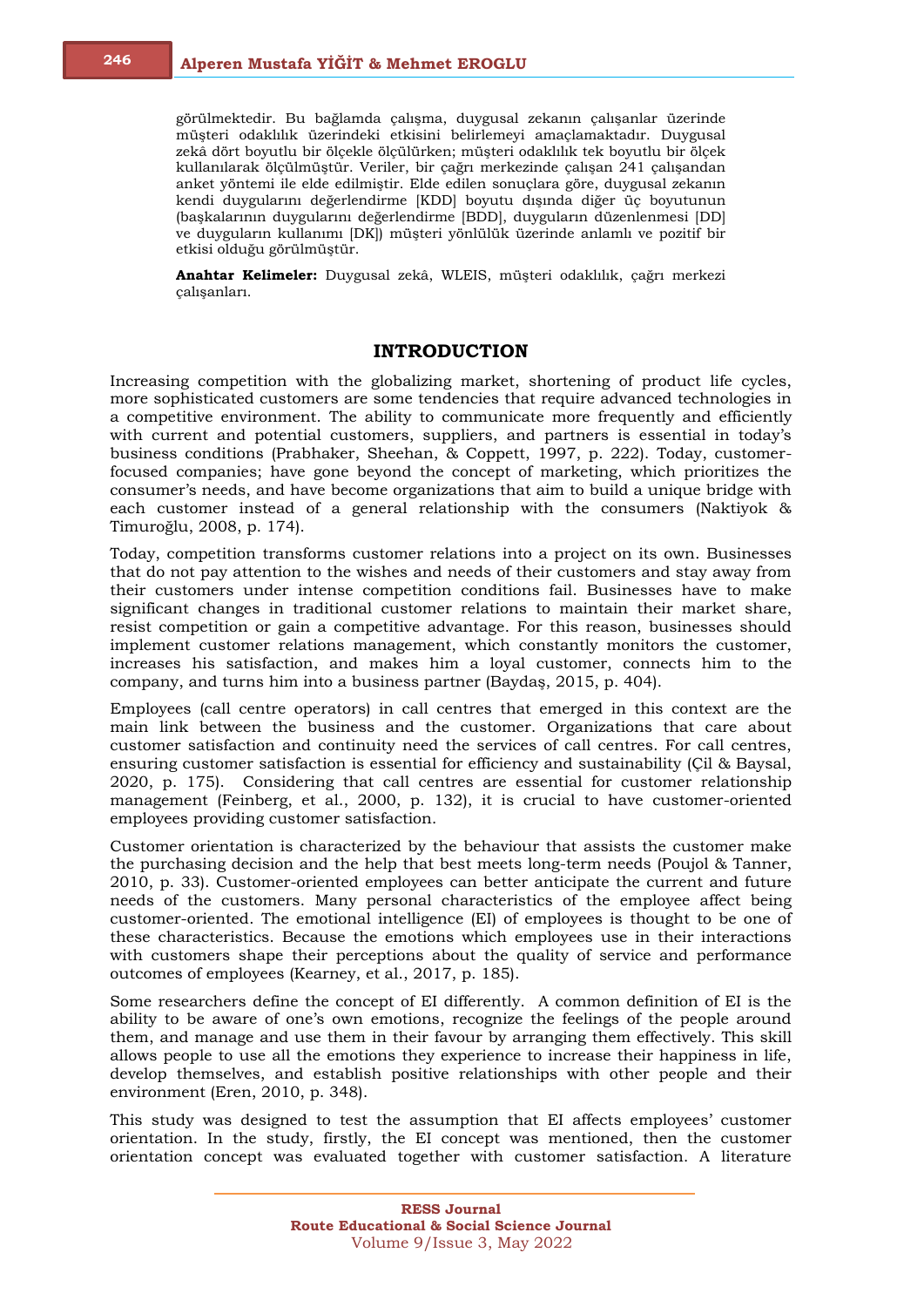search was conducted, and studies dealing with the relationship between EI and customer satisfaction and customer orientation were examined. Afterwards, the hypotheses formed based on the conceptual framework were tested with the data obtained from the call centre personnel who had a direct connection with the customer. Finally, the findings are interpreted in the conclusion section.

## **THEORETICAL BACKGROUND**

## **Emotional Intelligence**

In outlining his theory of multiple intelligences, Gardner (1983) identified two forms of personal intelligence: intrapersonal intelligence, which is the ability to access one's own emotional life, and interpersonal intelligence, which is the ability to read others' moods, intentions, and desires.

Gardner (1983) considered personal intelligence as biologically based information processing capacities, one inward, the other outward - but intertwined. In psychoanalysis, these abilities are often referred to as emotional self-awareness and empathy. These basic abilities of personal intelligence are at the centre of the EI structure defined initially by Salovey and Mayer (1990) (Taylor, Parker, & Bagby, 1999, p. 340).

Reuven Bar-On (1988) was the first to assess emotional intelligence in terms of a measure of well-being. He used the concept of emotional quotient in his doctoral thesis before it was called emotional intelligence and gained popularity and before Salovey and Mayer (1990) published the first model of EI (Goleman, 2001, p. 17).

EI was first encountered as a concept in the studies of Mayer, DiPaolo and Salovey (1990) and Salovey and Mayer (1990). They defined EI "as a subset of social intelligence that includes the ability to monitor one's own and others' emotions and feelings, distinguish between them, and use this information to guide one's thoughts and actions" (Salovey & Mayer, 1990, s. 189). The hierarchical EI model, which they developed and later modified in Salovey and Mayer (1990), assumed that EI was an umbrella concept consisting of three different components: the evaluation and expression of emotions, the regulation of emotions, and the use of emotional information in thinking and action (Petrides & Furnham, 2000, p. 313). Similarly, Goleman (1995) stated that Salovey and Mayer's definition addresses EI in five main areas (Goleman, 1995, p. 43):

- Knowing emotions: Self-awareness—recognizing an emotion as it is—is the foundation of EI.
- Managing emotions**:** Handling emotions appropriately is a skill based on selfawareness.
- Motivating oneself: Regulating feelings for a purpose is crucial for attention, selfmotivation and proficiency, and creativity.
- Recognizing emotions in others. Empathy, the ability to understand and share the feelings of another, is a fundamental human skill.
- Dealing with relationships. The art of relationship is, highly, the ability to manage emotions in others.

According to Salovey and Mayer (1990), people with EI (Salovey & Mayer, 1990, p. 201):

- Aware of his feelings and those of others.
- Open to positive and negative aspects of inner experience and can recognize them.
- Such awareness will often allow for effective regulation of effect in oneself and others, thereby contributing to well-being.
- Therefore, the emotionally intelligent person usually enjoys being around and makes others feel better.

It is expected that all these features will have an impact on the working life as well as in the personal life. Conflicting views have been presented from past to present about the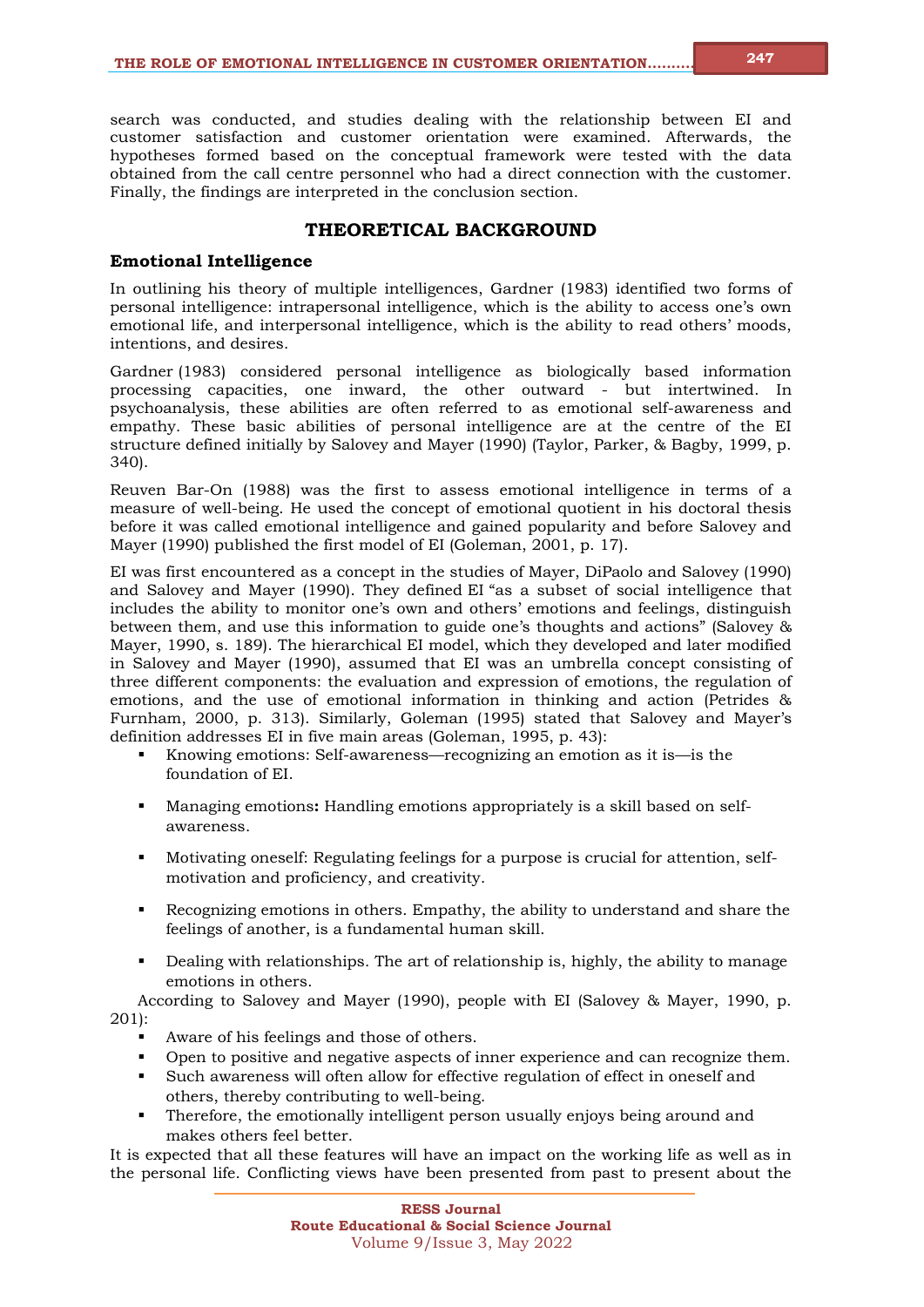place of emotions in working life. While it was thought that the employee should not mix his emotions with his work while doing his job, today, it has emerged that this is not possible due to human nature and that emotions can allow employees to do their jobs better. It is thought that emotional intelligence can reveal differences in many areas such as decision making, leadership, strategic and technical breakthroughs, collaboration, communication, teamwork, creativity and innovation, and customer loyalty in business life (Cooper & Sawaf, 2010, p. x).

#### **Customer Satisfaction and Customer Orientation**

In the evolutionary marketing process, the increasing and differentiating competitive environment from the production phase to modern marketing has made it challenging to raise awareness and persuade the customers. The necessity of developing new understanding and strategies for the survival and sustainability of the enterprises has emerged (Bozkurt & Çolakoğlu, 2020, s. 3995).

In the most general sense, satisfaction is the customer's reaction to how pleasant or unpleasant the satisfaction level is (Oliver, 2010, p. 23). Satisfaction is a concept with different antecedents and outcomes at different levels. Customer satisfaction can be addressed in terms of the individual, customer community or society. Each perspective will have different bases and consequences. The service provider's ability to meet customers' expectations regarding different aspects of service quality is the factor that determines the customer satisfaction or dissatisfaction level (Keiningham, et. al., 2006, p. 274).

Customer orientation (CO), a factor in achieving customer satisfaction, can be defined as a "set of beliefs that make customers' needs and satisfaction a priority for an organization" (Smirnova, Rebiazina, & Frösén, 2018, p. 457). In other words, customer orientation is an employee's disposition or tendency to meet customer needs on the job (Brown, et. al., 2002, p. 111). Of course, all units of the organization should be customeroriented. It requires an organization to identify the needs of its target market and adapt itself to meet those needs better than its competitors. The business seeks to create customer satisfaction as the key to realizing its purpose (Saxe & Weitz, 1982, pp. 343- 344). However, units/employees directly related to the customer have a more significant role in ensuring customer satisfaction. Focusing on the customer requires identifying the customer's needs, demands, and expectations exactly, even before the customer, and presenting them as a product or service. For this purpose, there should be an exchange of information between the customer and the business before, during and after the sale (Bilge, 2010, p. 81). Call centre employees undertake a vital part of this task as they are directly related to the customer.

Many factors can affect the employee's customer orientation. One of these factors is the employee's EI level, which affects the ability to understand and direct the customer and control their own emotions. Many studies (Kernbach & Schutte, 2005) (Singh & Singhal, 2015) (Suharto & Satriawan, 2019) are proving that the emotional intelligence of the employee affects customer satisfaction.

In terms of customer orientation, some studies conclude that employees' emotional intelligence affects their ability to be customer-oriented. In their study, Rozell, Pettijohn, & Parker (2004) concluded that a salesperson's EI significantly affected employees' CO. According to Pettijohn, Rozell, & Newman (2010), the emotional intelligence levels of sales personnel were proportional to their CO. Lim (2017) found that customer orientation level was significantly related to EI. In their study, Kim & Lee (2016) revealed that the emotional intelligence from the individual characteristics was one of the factors related to CO. Similarly, Varinli, Yaraş, & Başalp (2009b) and Santos, Dornelles, & Crispim (2020) found a positive and strong correlation between total EI and customer orientation of salespeople. In this context, the hypothesis of the research is as follows:

H1: Employees' EI will be significantly and positively related to employees' CO.

## **METHODOLOGY**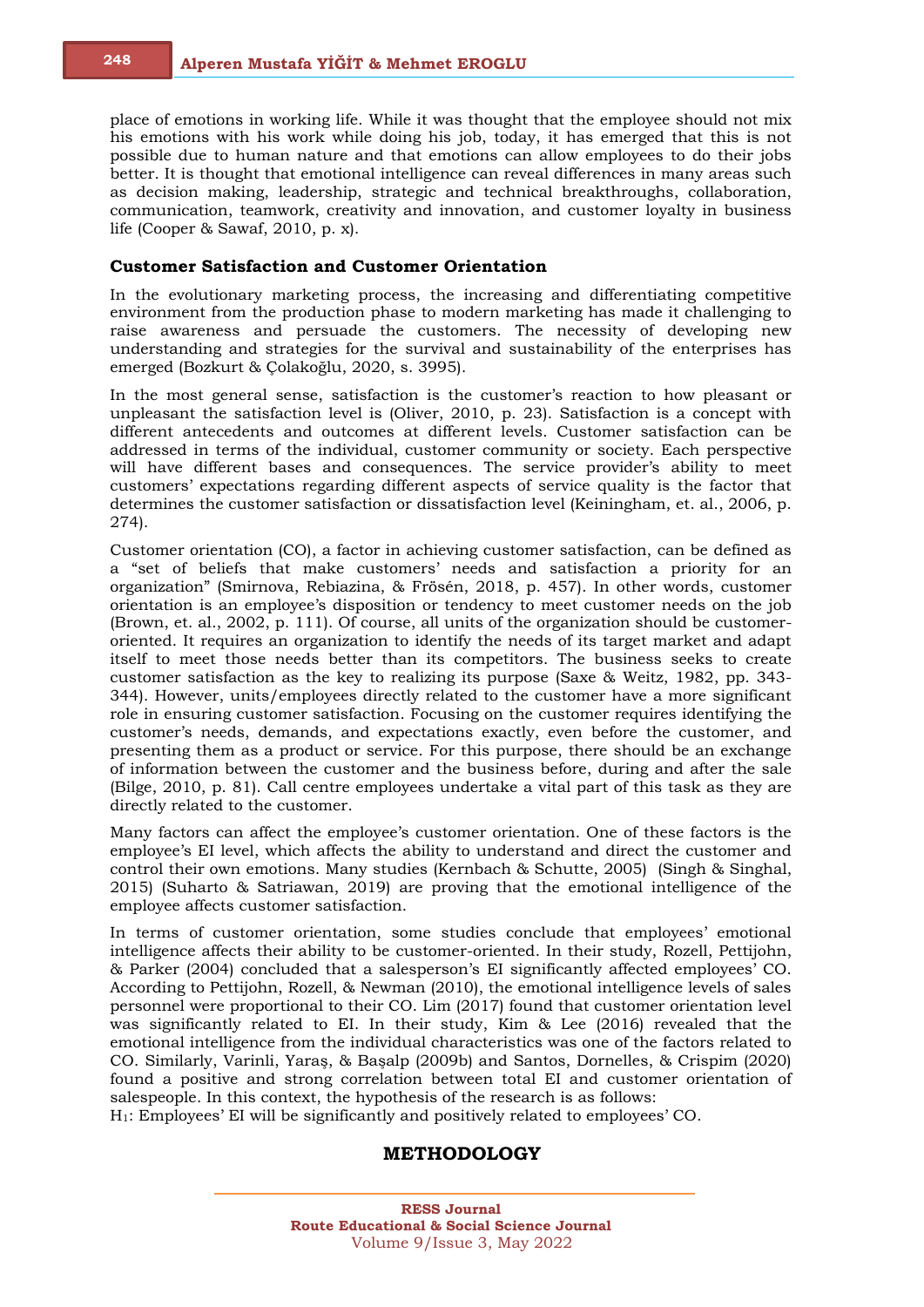The study employed a survey method to obtain data from the respondents via questionnaires. The questionnaires were prepared online for ease of answering and data collection. Data were collected over a 30-day period in 2021. The data were analyzed using SPSS and AMOS programs within the structural equation model framework (SEM). The research model established for the purpose of the study is as follows:



**Figure 1.** The Research Model

The hypotheses of the study are in line with the determined research model as follows: H1a: *Self-emotion Appraisal (SEA)* will be significantly and positively related to employees' CO.

H1b: *Others' emotion appraisal (OEA)* will be significantly and positively related to employees' CO.

H1c: *Use of emotion (UOE)* will be significantly and positively related to employees' CO. H1d: *Regulation of emotion (ROE)* will be significantly and positively related to employees' CO.

## **Sample**

The research universe consists of the personnel of a call centre operating in Ordu/Turkey. Call centre employees were chosen because they are the connection point between the business and the customers. Call centre employees try to provide service by suppressing their true feelings and thoughts because their conversations are recorded. Regardless of whether the customer they serve is reactive or not, they are responsible for both regulating their own emotions appropriately and trying to control customers' emotions. From this point of view, call centre employees can be shown among the professions where emotional intelligence skills are needed, and emotional labour is used intensively (Şentürk & Karakış, 2020, p. 2957). The research was carried out in a universe of 349 people with online survey management. An online survey form was delivered to all personnel in the business. After one month, data was obtained from 241 personnel*.* The sample size with a 95% confidence interval and 0.05 margin of error is sufficient for a population of 349, with a sample size of 241.

|  |  | <b>Table 1.</b> Descriptive Statistics of the Sample |  |  |  |
|--|--|------------------------------------------------------|--|--|--|
|--|--|------------------------------------------------------|--|--|--|

|        |        | F   | $\%$ |                   |             | F   | $\%$ |
|--------|--------|-----|------|-------------------|-------------|-----|------|
| Gender | Male   | 82  | 34   | <b>Marital</b>    | Married     | 86  | 35.7 |
|        | Female | 159 | 66   | <b>Status</b>     | Single      | 155 | 64,3 |
| Age    | 18-24  | 73  | 30.3 | <b>Experience</b> | Less than 1 | 85  | 35,2 |
|        |        |     |      | in the            | year        |     |      |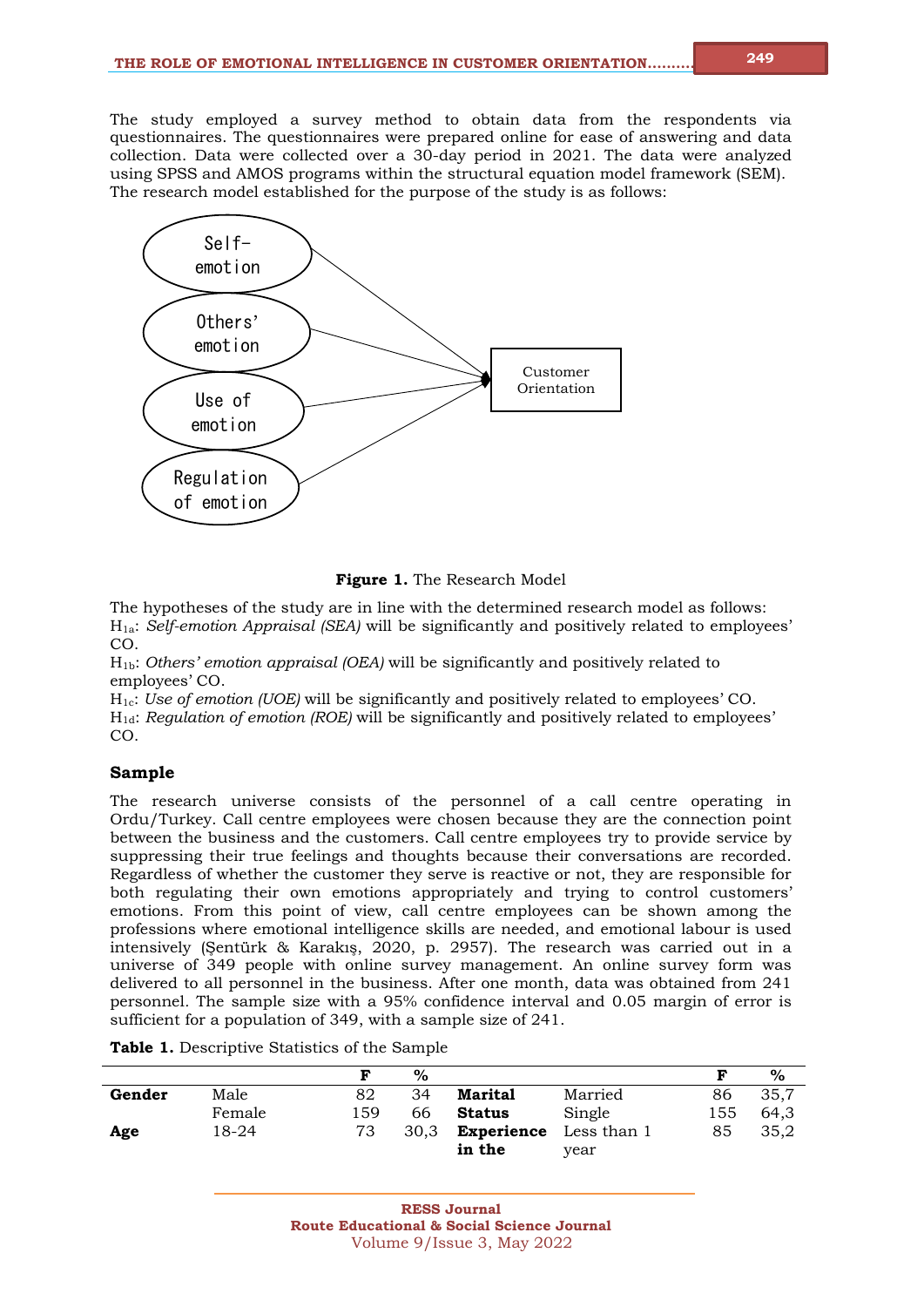|                                  | 25-29<br>$30 - 34$                                                         | 97<br>43        | 40,2<br>17,8         | <b>Business</b>             | $1-5$ years<br>More than 5<br>years | 88<br>68 | 36,5<br>28,3 |
|----------------------------------|----------------------------------------------------------------------------|-----------------|----------------------|-----------------------------|-------------------------------------|----------|--------------|
|                                  | 35 and more                                                                | 28              | 11,6                 | <b>Experience</b><br>in the | Less than 1<br>year                 | 78       | 32,4         |
| <b>Education</b><br><b>Level</b> | High School<br>Associate<br>Degree<br>Undergraduate<br>and<br>Postgraduate | 75<br>102<br>66 | 31,1<br>42,3<br>27,3 | industry                    | $1-5$ years<br>More than 5<br>years | 91<br>72 | 37,7<br>29,9 |

According to Table 1, it was determined that 66% of the employees were women, and 64.3% were single. It is seen that 88.3% of the employees are 35 years old and under in terms of age range. These results show that there is a female young and dynamic workforce in the call centre industry.

#### **Measures**

The questionnaire was designed to consist of two parts. In the first part of the questionnaire, there were open-ended and closed-ended questions to determine the personal characteristics of the employees like gender, age, education level, marital status, working time in the business and the industry. In the second part of the questionnaire, emotional intelligence and customer orientation scales were prepared using a 5-point Likert-type scale ranging from 1 (strongly disagree) to 5 (strongly agree). Employees' EI was measured utilizing the Wong and Law EI Scale (WLEIS) (Wong & Law, 2002). It is a 16-item scale consisting of four parts: self-emotions appraisal (SEA), others emotions appraisal (OEA), use of emotions (UOE) and regulations of emotions (ROE).

The validity of the EI scale in the study was ensured by using the structural equation model and confirmatory factor analysis. As a result of the primary level confirmatory factor analysis, it was determined that the scale showed a distribution in accordance with its original form. Validity analysis results are following:

| <b>Table 2.</b> Committeeur reactor milarysis results of while | $x^2/df$  | <b>RMSEA</b> | NFI | CFI | GFI  |
|----------------------------------------------------------------|-----------|--------------|-----|-----|------|
| WLEIS                                                          | $2.781**$ | .076         | 905 | 959 | .897 |
| $*$ p<0,001                                                    |           |              |     |     |      |

| Table 2. Confirmatory Factor Analysis Results of WLEIS |  |  |
|--------------------------------------------------------|--|--|
|                                                        |  |  |

As a result of the confirmatory factor analysis, it was seen that the model's goodness of fit index (GFI) values had acceptable fit values. The chi-square to df ratio is 2.781. The Root Mean Square Error of Approximation (RMSEA) is 0.076. Normed Fit Index is 0.905. The comparative Fit Index is 0.959 and Goodness-of-fit Index is 0.897. The factor loads of the scale expressions ranged from 0.54 to 0.92. The Cronbach alpha internal consistency coefficients of the scale dimensions are 0.877 for the SEA, 0.865 for the OEA, 0.804 for the UOE and 0.863 for the ROE.

To measure the customer orientation levels of the employees in the research, the Customer Orientation Scale was used, which was developed by Varinli et al. (2009a) based on the studies of Brown et al. (2002) and Harris et al. (2005). The scale consists of a single factor and a total of nine items. As a result of the primary level confirmatory factor analysis performed to reveal the structural validity of the scale, it was determined that the scale showed a distribution suitable for its single-factor structure. The GFI index values of the model are shown in Table 3.

**Table 3.** CFA Results of Customer Orientation Scale

|             | $x^2/df$  | RMSEA       | NFI | $\sim$ El   | GFI  |
|-------------|-----------|-------------|-----|-------------|------|
| COS<br>ししい  | $3.564**$ | חדח<br>.v.z | 914 | Q51<br>、シソエ | ,959 |
| $*$ p<0,001 |           |             |     |             |      |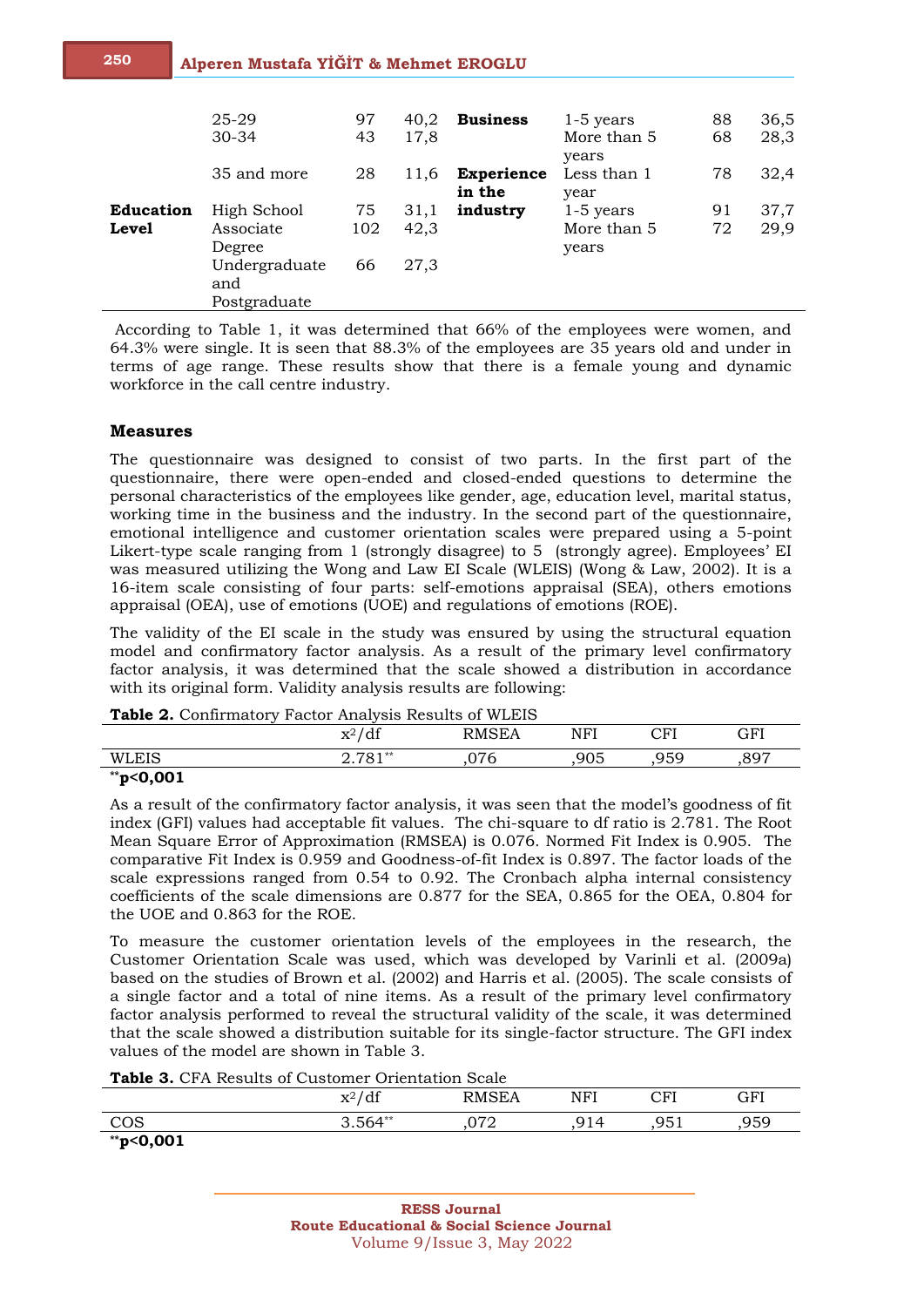According to the findings obtained from Table 3, it is seen that the model has acceptable fit values. The chi-square to df ratio is 3.564. The RMSEA is 0.072. NFI is 0.914. CFI is 0.951, and GFI is 0.959. The factor load weights of the scale expressions are between 0.63 and 0.83. The Cronbach alpha of the scale is found to be 0.916. This result reveals that the scale has a high-reliability level.

#### **RESULTS**

In the study, firstly, the relationship between the research variables was examined by correlation analysis. The obtained results are presented in Table 4.

**Table 4.** Correlation Analysis of Research Variables

| <b>Lable T.</b> Correlation Analysis of Research Variables |            |            |            |        |           |  |  |
|------------------------------------------------------------|------------|------------|------------|--------|-----------|--|--|
|                                                            | <b>SEA</b> | <b>ROE</b> | <b>OEA</b> | UOE    | <b>CO</b> |  |  |
| <b>SEA</b>                                                 |            |            |            |        |           |  |  |
| <b>ROE</b>                                                 | .471**     |            |            |        |           |  |  |
| <b>OEA</b>                                                 | ,494**     | ,488       |            |        |           |  |  |
| <b>UOE</b>                                                 | $,555***$  | $,576**$   | $,490**$   |        |           |  |  |
| <b>CO</b>                                                  | ,508**     | $,531**$   | $,495**$   | ,608** |           |  |  |
| **p<0,01                                                   |            |            |            |        |           |  |  |

According to Table 4, it has been revealed that there is a significant positive relationship between the correlation coefficient values at p<0.01 significance level (R: ,495 and R: ,608) between customer orientation and all dimensions of EI.

As seen in the model presented in Figure 2, the relationship between EI dimensions and customer orientation was tested with the structural equation model path analysis. All dimensions in the model were designed as the observed variable in the research. As a result of the statistical analysis, it was determined that the effect of the SEA dimension on customer orientation (p:0.079) was statistically insignificant. After this stage, the path in which a significant relationship could not be detected was removed from the structural equation model. The final model of the study is shown in Figure 2.



**Figure 2.** Final Model of the Study

As a result of the analyzes, it was determined that the GFI values of the research model had acceptable fit values at the  $p<0.001$  significance level  $\left[\frac{\alpha}{2}/\text{df}\right]$ : 2748; RMSEA: 0.73;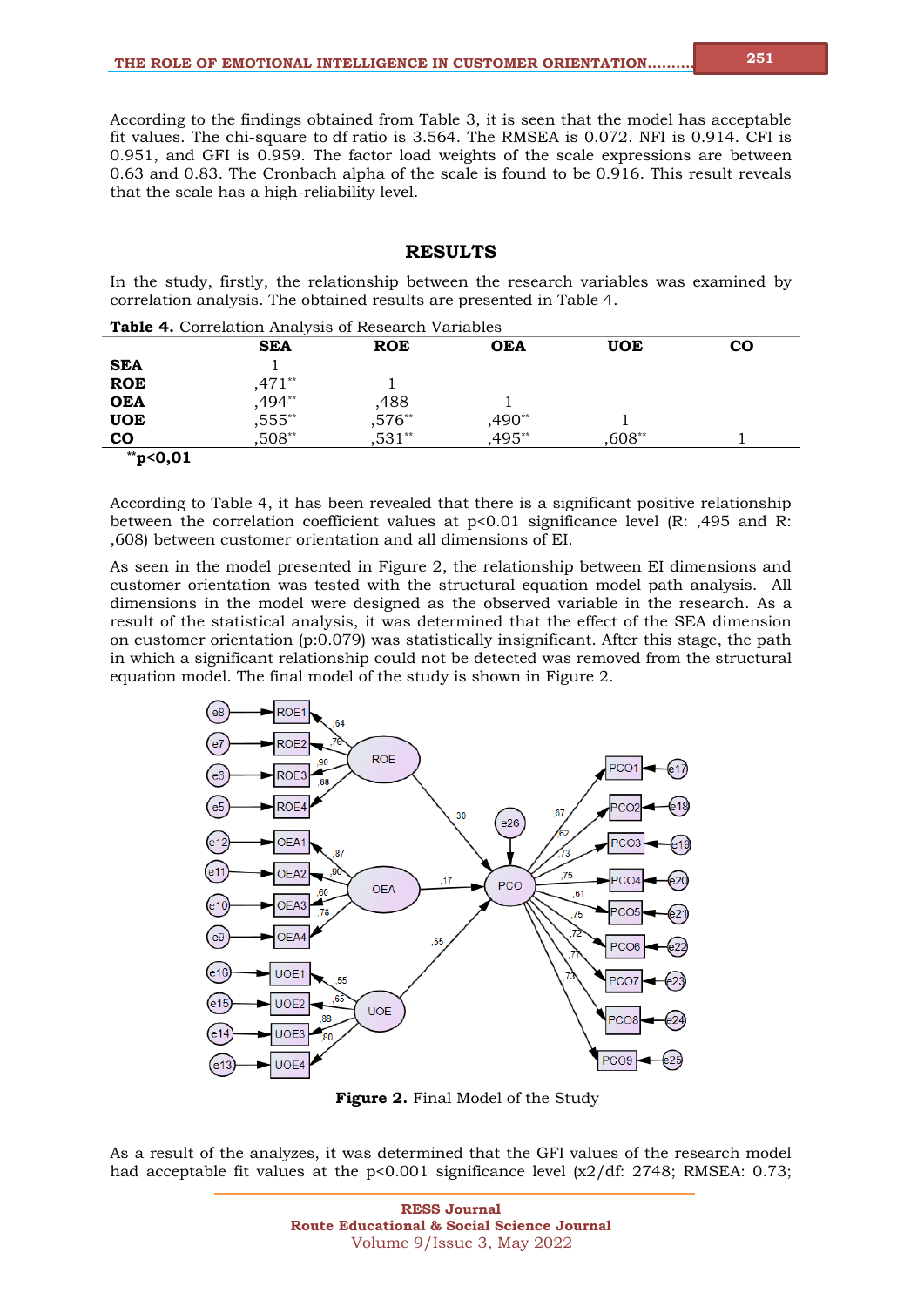NFI: 0.935; CFI: 0.969; GFI: 0.897). The findings regarding the path tested in the research model are shown in Table 5.

| Tested Path |               | Standardized<br>Regression Weight | (p)      |
|-------------|---------------|-----------------------------------|----------|
| <b>SEA</b>  | <sub>CO</sub> | ,112                              | $0,079*$ |
| <b>ROE</b>  | <sub>CO</sub> | ,299                              | 0,001    |
| OEA         | <sub>CO</sub> | ,174                              | 0,010    |
| <b>UOE</b>  | CO            | ,546                              | 0,001    |

|  |  |  | Table 5. Regression Weight of the Path of the Research Model |  |  |  |  |  |  |
|--|--|--|--------------------------------------------------------------|--|--|--|--|--|--|
|--|--|--|--------------------------------------------------------------|--|--|--|--|--|--|

\* It was excluded from the research model.

According to Table 5, all the ways created to determine the effect of ROE, OEA and UOE emotional intelligence dimensions on customer orientation are statistically significant at p<0.05 significance level. But the dimension of SEA is not significantly related to employees' CO. When standardized regression weights are evaluated, it is determined that the ROE dimension has a positive effect on CO at the level of (.299). This effect is 0.174 for the OEA dimension and 0.546 for the UOE dimension. While  $H_{1a}$  of the research hypotheses is not supported for these results,  $H_{1b}$ ,  $H_{1c}$  and  $H_{1d}$  are supported.

### **CONCLUSION**

Call centres are designed as a tool for customer relationship management (CRM) to help and guide customers (Chicu, et. al., 2016, p. 21). These businesses were initially seen only as service points where customers convey their complaints and where general problems are resolved, are now a unit where companies can carry out many applications to communicate with their customers (Çil & Baysal, 2020, p. 176). Additionally, the call centre may facilitate the closeness and communication of users with the company, accelerate the demonstration of new products and services to customers, and allow users to communicate with the company without the time and location restrictions; on the other hand, it may keep the company away from its customers and make it difficult to understand the actual demand and potential intentions properly (Wang, Bai, & Yue, 2011, p. 288). At this point, the call centre operator has been playing a crucial role.

The customer orientation of these employees will make a difference in providing customer satisfaction. CO is a set of beliefs that prioritizes customer interests and does not exclude the interests of all other stakeholders to develop a long-term profitable business (Deshpandé, Farley, & Webster, 1993, p. 27). When CO is considered an individual feature, it can be argued that the personal characteristics of employees are an influential factor in it. Emotional intelligence is one of these personal traits. Emotions are warning systems that alert people to what is going on around them. It is a complicated state of the human mind that includes physiological changes on the one hand and psychological changes on the other (Singh, 2006, p. 30). Besides, EI enables the person to understand and express his/her own and others' emotions correctly while allowing them to regulate their emotions to improve their lives (Mayer, DiPaolo, & Salovey, 1990, p. 772). The marketing literature has largely ignored the function of emotional intelligence to benefit both the individual and those with whom he/she interacts, such as customers (Kidwell, et. al., 2011, p. 78). However, customers' lifestyles, tastes, and wishes are constantly changing, and there is a need for employees with high emotional intelligence who have the skills to meet their expectations (Doğan & Demiral, 2007, p. 209).

In this study, the relationship between the EI of call centre employees and their CO was examined. According to the results, the relationship between the three dimensions of EI and CO was significant and positive. Only the self-emotion appraisal (SEA) dimension of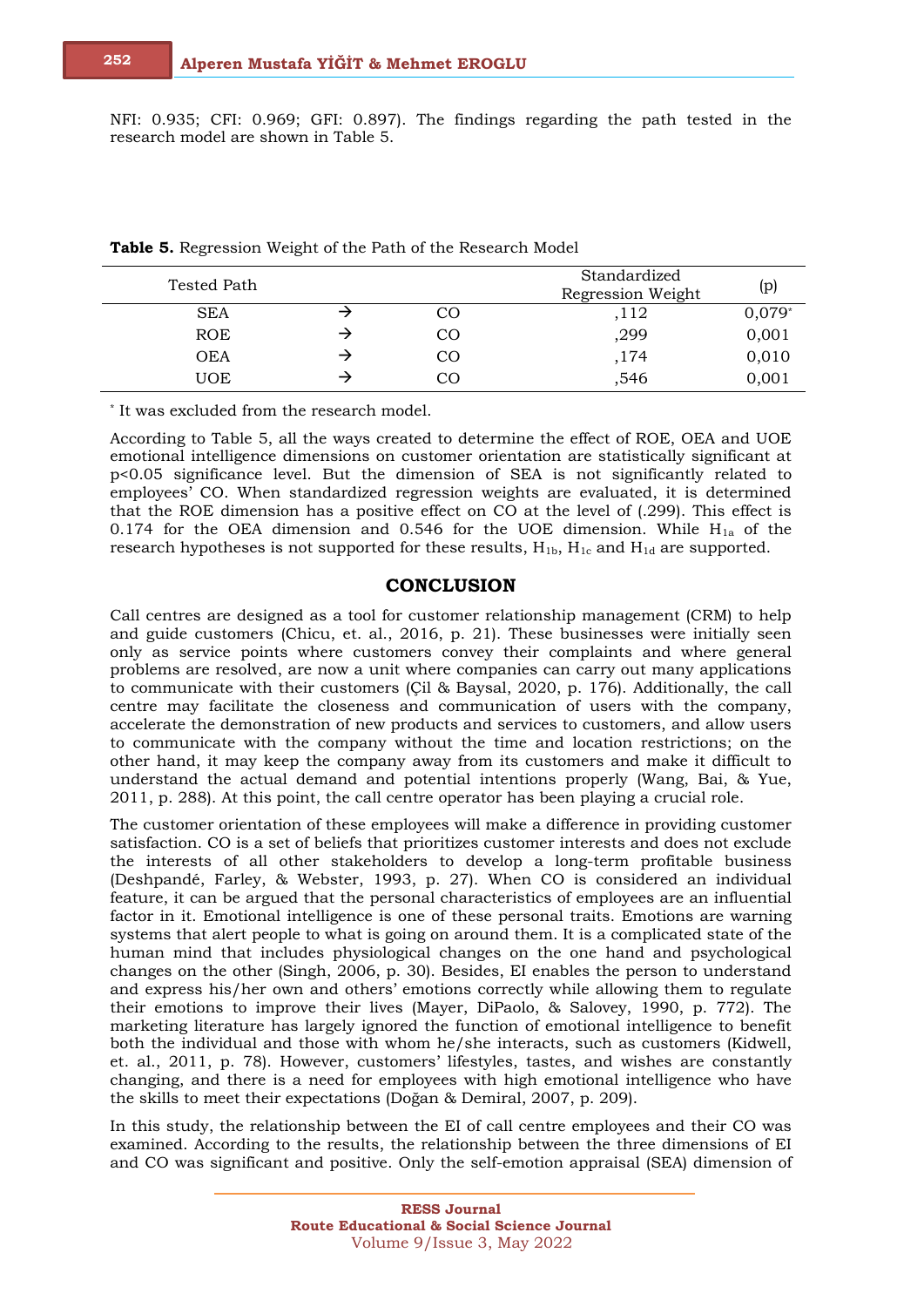EI was not significantly related to CO. In fact, at the beginning of the study, it was assumed that all emotional intelligence dimensions would affect customer orientation.

However, it can be thought that this dimension may not affect the customer orientation much since it is mainly related to the ability of the individual to understand their deep feelings and express these feelings naturally. Unlike SEA, the second dimension, OEA, is about people's ability to perceive and understand people's emotions, which is highly related to understanding customer needs. The dimension of ROE is related to the ability of people to regulate their emotions, which will enable them to get rid of psychological distress more quickly and enable employees to cope with the problems and stresses arising from interaction with customers more efficiently. As the last dimension, UOE is related to the ability of individuals to use their emotions to constructive activities and personal performance; it will affect their performance in providing customer satisfaction.

The results of the research provide various recommendations for businesses. Compared to emotional intelligence, it is possible to say that EQ has a structure that can be developed more quickly than IQ (Mumcu & Günay, 2016, p. 78). For this reason, it can be suggested that businesses trying to increase the customer orientation of employees should take activities to improve the EI level of individuals.

The study was carried out with the data obtained from the call centre employees who act as a bridge between the business and the customers. Although the company is one of the leading companies in the country, the most important limitation of the research is the inability to collect data from all company employees. The generalizability of the results needs to carry out other studies in other sectors where employees who have a direct relationship with the customer are employed.

#### **REFERENCES**

- Baydaş, A. (2015). Müşteri İlişkileri Yönetimi. İ. Bakan içinde, *Çağdaş Yönetim Yaklaşımları (5. Baskı)* (s. 403-439). İstanbul: Beta Yayınevi.
- Bilge, F. A. (2010). *Müşteri İlişkileri Yönetimi.* Ankara: Gazi Kitabevi.
- Bozkurt, İ., & Çolakoğlu, E. (2020). Sağlık Hizmetlerinde Müşteri Odaklılığın Marka Güveni, Marka Prestiji ve Marka Savunuculuğuna Etkisi. *Busıness & Management Studıes: An Internatıonal Journal*, 8(5), 3991-4016.
- Brown, T. J., Mowen, J. C., Donavan, D. T., & Licata, J. W. (2002). The Customer Orientation of Service Workers: Personality Trait Effects on Self- and Supervisor Performance Ratings. *Journal of Marketing Research*, 39(1),110-119.
- Chicu, D., Ryan, G., & Valverde-Aparicio, M. (2016). Determinants of customer satisfaction in call centres. *European Accounting and Management Revıew*, 2(2), 20-41.
- Cooper, R. K., & Sawaf, A. (2010). *Liderlikte Duygusal Zeka.* İstanbul: Sistem Yayıncılık.
- Çil, Y., & Baysal, H. (2020). Çağrı Merkezi Çalişanlarına Yönelik Motivasyon Uygulamaları Üzerine Nicel İçerik Analizi. *International Journal of Economics, Politics, Humanities & Social Sciences*, 3(3),175-195.
- Deshpandé, R., Farley, J. U., & Webster, F. E. (1993). Corporate Culture, Customer Orientation, and Innovativeness in Japanese Firms: A Quadrad Analysis. *Journal of Marketing*, 57(1),23-37.
- Doğan, S., & Demiral, Ö. (2007). Kurumların Başarısında Duygusal Zekanın Rolü ve Önemi. *Yönetim ve Ekonomi*, 14(1),209-230.
- Eren, E. (2010). *Örgütsel Davranış ve Yönetim Psikolojisi (16. Baskı).* İstanbul: Beta Yayıncılık.
- Feinberg, R. A., Kim, I.-S., Hokama, L., Ruyter, K. d., & Keen, C. (2000). Operational Determinants of Caller Satisfaction in The Call Center. *International Journal of Service Industry Management*, 11(2),131-141.
- Gardner, H. (1983). *Frames of Mind: The Theory of Multiple Intelligences.* New York: Basic Books.
- Goleman, D. (1995). *Emotional Intelligence: Why It Can Matter More Than IQ.* London: Bloomsbury Publishing.
- Goleman, D. (2001). Emotional Intelligence: Issues in Paradigm Building. C. Cherniss, & D. Goleman içinde, *The Emotionally Intelligent Workplace : how to select*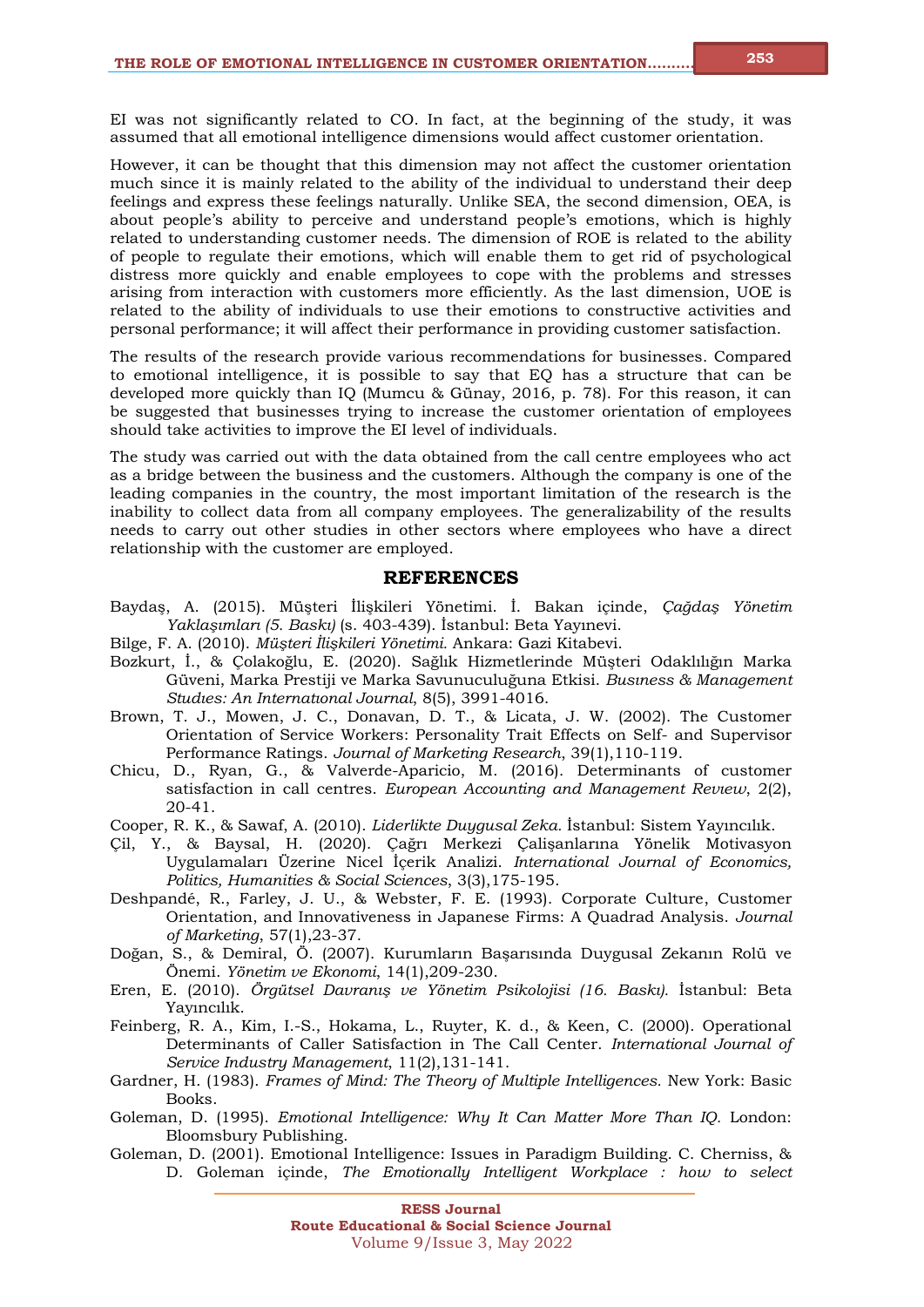*for,measure, and improve emotional intelligence in individuals, groups, and organizations* (s. 13-26). New York: Jossey-Bass.

- Kearney, T., Walsh, G., Barnett, W., Gong, T., Schwabe, M., & Ifie, K. (2017). Emotional Intelligence in Front-Line/Back-Office Employee Relationships. *Journal of Services Marketing*, 31(2),185–199.
- Keiningham, T. L., Aksoy, L., Andreassen, T. W., Cooil, B., & Wahren, B. J. (2006). Call Center Satisfaction and Customer Retention in a Co-Branded Service Context. *Managing Service Quality*, 16(3), 269-289.
- Kernbach, S., & Schutte, N. S. (2005). The Impact Of Service Provider Emotional Intelligence on Customer Satisfaction. *Journal of Services Marketing*, 19(7),438– 444.
- Kidwell, B., Hardesty, D. M., Murtha, B. R., & Sheng, S. (2011). Emotional Intelligence in Marketing Exchanges. *Journal of Marketing*, 75(1),78–95.
- Kim, B., & Lee, J. (2016). Relationships between Personal Traits, Emotional Intelligence, Internal Marketing, Service Management, and Customer Orientation in Korean Outpatient Department Nurses. *Asian Nursing Research*, 10(1):18-24.
- Lim, J. (2017). The Effects of Emotional Intelligence on Job Satisfaction and Customer Orientation of Hotel Employees: Moderating Effect of Value Sharing. *Global Busıness & Finance Revıew*, 22(1),80-90.
- Mayer, J. D., DiPaolo, M., & Salovey, P. (1990). Perceiving Affective Content in Ambiguous Visual Stimuli: A Component of Emotional Intelligence. *Journal Of Personality Assessment*, 54(3&4), 772-781.
- Mumcu, A., & Günay, M. (2016). Duygusal Zekanın Dışadönüklük Üzerine Etkisi . *Örgütsel Davranış Araştırmaları Dergisi*, 1(2),77 – 97.
- Naktiyok, A., & Timuroğlu, M. K. (2008). Öğrenme Yönlülüğün Müşteri Yönlülük Üzerine Etkileri. *Erciyes Üniversitesi İktisadi ve İdari Bilimler Fakültesi Dergisi*, 30,169- 192.
- Oliver, R. L. (2010). *Satisfaction A Behavioral Perspective on the Consumer (2nd Edition).* New York: Routledge.
- Petrides, K., & Furnham, A. (2000). On the dimensional structure of emotional intelligence. *Personality and Individual Differences*, Petrides, K. V., & Furnham, A. (2000). On the dimensional structure of emotional intellig 29(2), 313–320.
- Pettijohn, C. E., Rozell, E. J., & Newman, A. (2010). The Relationship Between Emotional Intelligence and Customer Orientation For Pharmaceutical Salespeople A UK Perspective. *International Journal of Pharmaceutical and Healthcare Marketing*, 4(1),21-39.
- Poujol, F. J., & Tanner, J. F. (2010). The Impact of Contests on Salespeople's Customer Orientation: An Application of Tournament Theory. *The Journal of Personal Selling and Sales Management*, 30(1),33-46.
- Prabhaker, P. R., Sheehan, M. J., & Coppett, J. I. (1997). The Power of Technology in Business Selling: Call Centers. *Journal Of Business & Industrial Marketing*, 12(3/4), 222-235.
- Rozell, E. J., Pettijohn, C. E., & Parker, R. S. (2004). Customer-Oriented Selling: Exploring the Roles of Emotional Intelligence and Organizational Commitment. *Psychology & Marketing*, 21(6),405-424.
- Salovey, P., & Mayer, J. D. (1990). Emotional Intelligence. *Imagination, Cognition and Personality*, 9(3), 185-211.
- Santos, A. A., Dornelles, M., & Crispim, S. F. (2020). Emotional Salespeople: Customer Orientation and Emotional Intelligence. *Revista de Negócios*, 25(1),56-67.
- Saxe, R., & Weitz, B. A. (1982). The SOCO Scale: A Measure of the Customer Orientation of Salespeople. *Journal of Marketing Research*, 19(3),343-351.
- Singh, D. (2006). *Emotional Intelligence at Work A Professional Guide (Third Edition).* New Delhi: Response Books.
- Singh, P., & Singhal, R. (2015). Emotional Intelligence & Customer Satisfaction in Indian Banks. *The Indian Journal of Industrial Relations*, 51(1); 70-80.
- Smirnova, M. M., Rebiazina, V. A., & Frösén, J. (2018). Customer orientation as a multidimensional construct: Evidence from the Russian markets. *Journal of Business Research*, 86,457-467.